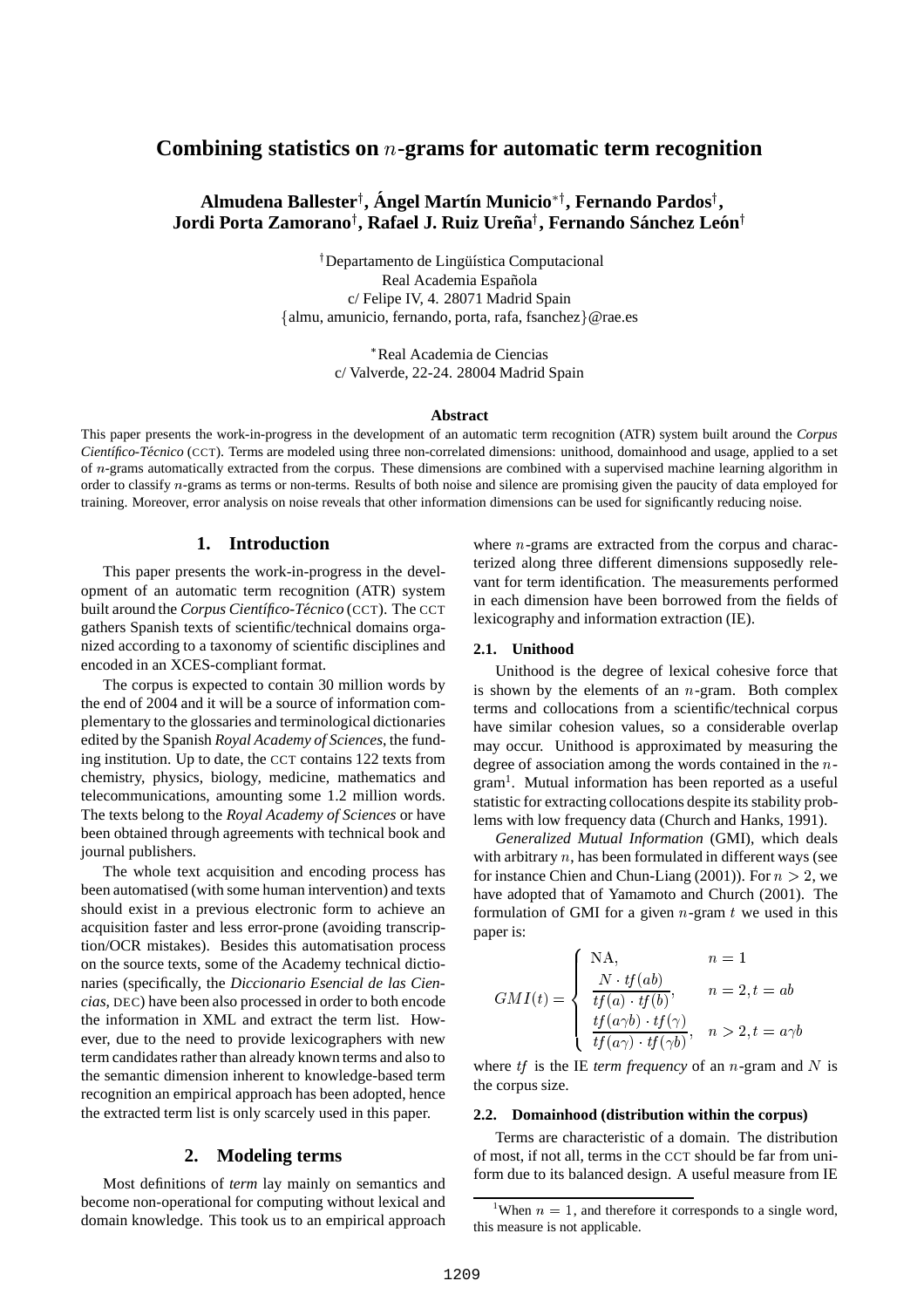that identifies good keywords from documents for retrieval is the *Inverse Document Frequency* (IDF) (Spärk Jones, 1973). A measure based on IDF and *tf*, the *Residual Inverse Document Frequency* (RIDF), is proposed by Church and Gale (1999) as a better measure to extract keywords. It selects those whose distribution is different from what is expected assuming a Poisson. The formulation of RIDF is:

$$
RIDF(t) = IDF(t) - I\widehat{DF}(t)
$$
  
=  $-\log_2 \frac{df(t)}{D} + \log_2(1 - e^{-\frac{tf(t)}{D}})$ 

where *df* is the IE *document frequency* (calculated as the number of texts where an *n*-gram occurs) and D is the number of texts in the corpus.

#### **2.3. General vs. specific usage**

The frequency of a given term should be higher in a specialized corpus than in a non-specialized one. A subcorpus of the CREA<sup>2</sup> was created to represent a non-scientific/nontechnical genre. In order to get maximum variability within the genre, the 250 smallest literary book texts in the CREA were selected obtaining a 17 million-word corpus. All  $n$ grams (ranging  $n$  from 1 to 5) were generated and the  $tf$ computed with the algorithm described in  $\S 3$ .

This subcorpus acts as an *exclusion filter* or *blank reference* for determining usage. We use the *Relative Frequency Ratio*  $(r)$  between the CCT and this subcorpus of the CREA to compare  $n$ -gram usage<sup>3</sup>. This ratio is calculated by:

$$
r(t) = \frac{f_{\texttt{CREA}}(t)}{f_{\texttt{CCT}}(t)}
$$

In Fig. 1 it is shown a sample of 400 manually classified  $n$ -grams (see §5.1.) plotted according to the relative frequency values in the CCT and in the subcorpus of the CREA. The sample is composed of 200 terms (painted black) and 200 non-terms (painted white). A diagonal line divides the plane in two. The upper region contains  $n$ -grams whose relative frequency in the CREA is greater than in the CCT whereas the lower region contains those  $n$ -grams more frequent in the CCT. As expected, terms are located below the diagonal line.

#### **3.** \***-gram statistics computation**

Yamamoto and Church (2001) describe a fast algorithm to compute  $tf$  and  $df$  for all the substrings of a corpus. This algorithm makes use of suffix arrays and some properties in order to group substrings (i.e. variable length  $n$ -grams) into equivalence classes with the same  $tf$  and  $df$ . This partition of substrings leads to a drastic reduction of the number of elements and allows, with the introduction of binary search, the computation of other statistics based on  $tf$ , such as GMI.

In order to restrict the amount of  $n$ -grams extracted with the algorithm, only those with frequency over 3 and  $n$  ranging from 1 to 5 are produced. The decision to limit  $n$  to 5



Figure 1: Relative Frequency Ratio

was motivated by the fact that the number of entries with same length listed in the DEC suffers an exponential decay as length increases (see Table 1) and 99.6% of the entries have length below 6.

| Len.           | # Entr. |
|----------------|---------|
| 1              | 10,508  |
| $\overline{2}$ | 5,357   |
| $\overline{3}$ | 2,154   |
| $\overline{4}$ | 570     |
| 5              | 202     |
| 6              | 43      |
| 7              | 20      |
| 8              | 4       |
| 9              | 1       |
| 10             | 0       |
| 11             | 1       |

Table 1: Distribution of entry lengths in the DEC

## **4. Distribution of terms**

To test how well these statistics distinguish terms and non-terms and how they are distributed along the dimensions chosen, some scatter plots have been drawn with a random sample of 200  $n$ -grams. In the case of plots involving GMI, the sample does not include unigrams. All plots focus on the most populated regions (sometimes excluding also outliers).

As noted by Yamamoto and Church (2001) and shown in Fig. 2, GMI and RIDF do not exhibit apparent correlation. Multiword terms are concentrated in the upper half of the plot giving GMI more discriminative power than RIDF. It can be noted that terms and non-terms are not perfectly split. This situation gets worse when more  $n$ -grams are taken into account.

Roughly the same can be said of Fig. 3, except that IDF concentrates slightly more terms on higher values.

It can be observed in Fig. 4 that  $n$ -grams with  $r$  far from zero and high GMI are terms. GMI can be low for those  $n$ grams near zero frequency in the CREA.

 ${}^{2}$ The CREA is a reference corpus of current Spanish containing some 130 million words and resembling the BNC in its balanced design (Martín Municio et al., 2000).

 $3$ Frequencies for *n*-grams not represented in the CREA are smoothed by adding one.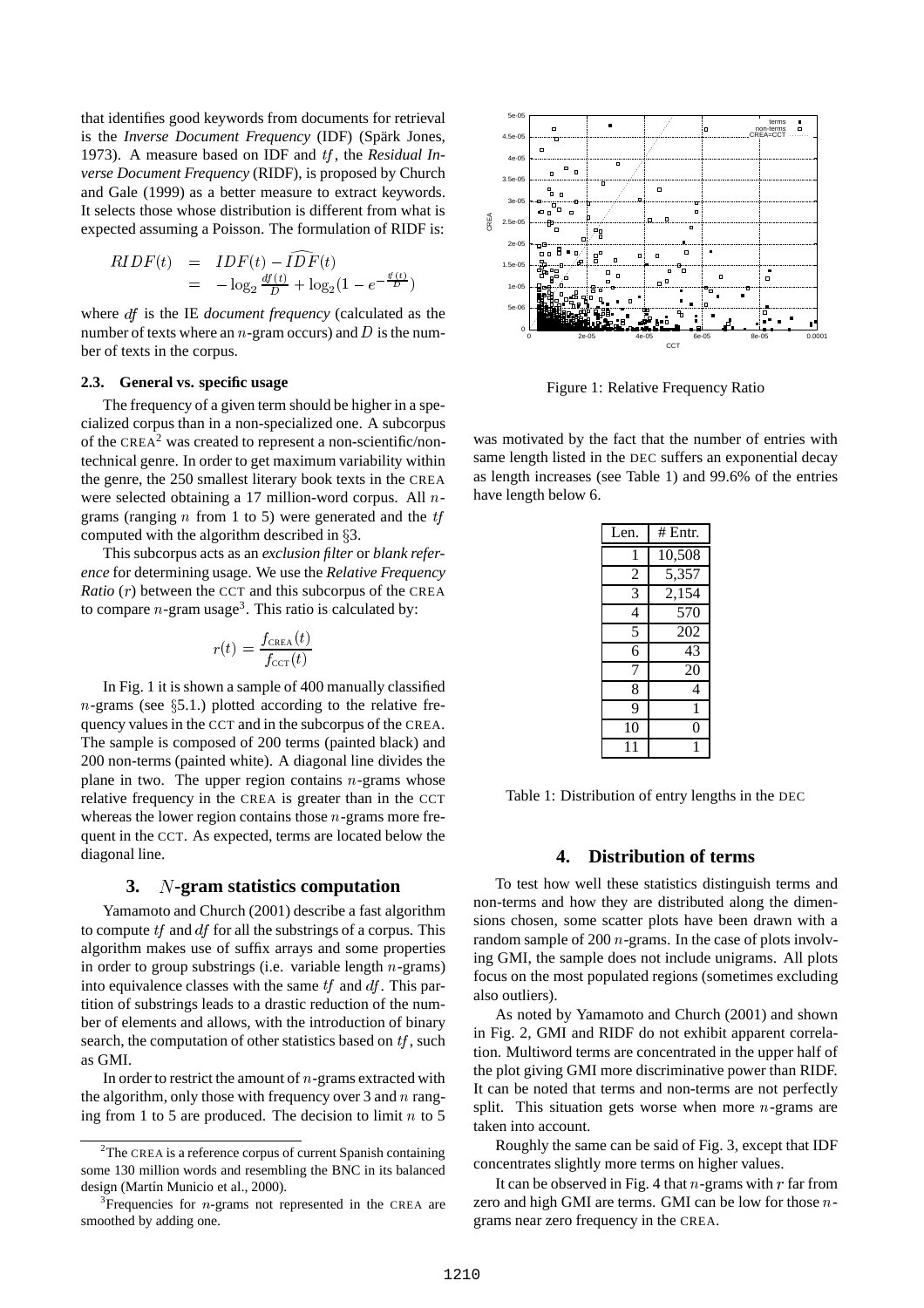

Figure 3: GMI vs. IDF

Distribution of  $n$ -grams in Figs. 5 and 6 are not so clear as in previous cases. These plots represent the most confused part of the whole picture. It is doubtful whether these two statistics neatly distribute terms and non-terms but their plotting serves to show that no evident correlation seems to exist for these pairs of dimensions.

#### **5. Learning to identify term candidates**

A supervised machine learning algorithm is used for the task of classifying  $n$ -grams into terms and non-terms combining their statistical measures. A decision tree is induced using *C4.5* (Quinlan, 1993) from a classified list of  $n$ -grams. A recent similar approach is explained by Vivaldi et al. (2001), who propose a combination of different classifiers using *boosting*.

An initial training-set was obtained by random sampling the entire list of  $n$ -grams. Preliminary experiments showed that induced trees better classified non-terms because of the unequal distribution of classes (most non-terms and a few terms). Precision on the training-set for terms was only of 50% vs. 90% of non-terms that were correctly classified. Thus, more terms were manually extracted from texts and added (up to 1,740) to the training-set in order to overcome this distribution problem.

Evaluation was carried out on a test-set of 14,777 examples (1,801 terms) not previously seen by the algorithm



Figure 4: GMI vs.  $r$ 



Figure 5: RIDF vs.  $r$ 

during the training phase. Experiments were ran 100 times to obtain average figures. Table 2 displays the confusion matrix delivered by *C4.5* where predicted terms and nonterms are represented in columns  $\hat{+}$  and  $\hat{-}$ , respectively. As usual in evaluating ATR systems, instead of precision  $\left(\frac{a}{a+b}\right)$ /recall  $\left(\frac{a}{a+c}\right)$  (common in IR), we used the complementary measures *silence* and *noise*. Silence is a measure of true terms not detected by the system  $(\frac{c}{a+c})$ , whereas noise is the measure of false terms proposed as term candidates  $(\frac{b}{a+b})$ .

Parallel experimentation for two systems has been carried out —one using GMI, RIDF,  $r$  and  $n$ , and another using IDF instead of RIDF. Noise and silence, despite of their variability, have a downward trend as the training-set grows (see Figs. 7 and 8). Slightly better results for noise are achieved with IDF while silence gives worse results with RIDF.

The system was finally trained considering GMI, RIDF, r,  $tf$  and  $n$  with all terms (3,541) and 29,000 non-terms. With this training-set distribution, both noise and silence levels, measured on the same training-set plus the rest of non-terms, were similar: noise  $= 31.54\%$  and silence  $=$ 32.54%. The analysis of these errors can be found in  $§6$ .

Even though *C4.5* outputs a CF (certainty coefficient) associated to the class decision, thresholds on CF had not been used because the training-set has not been considered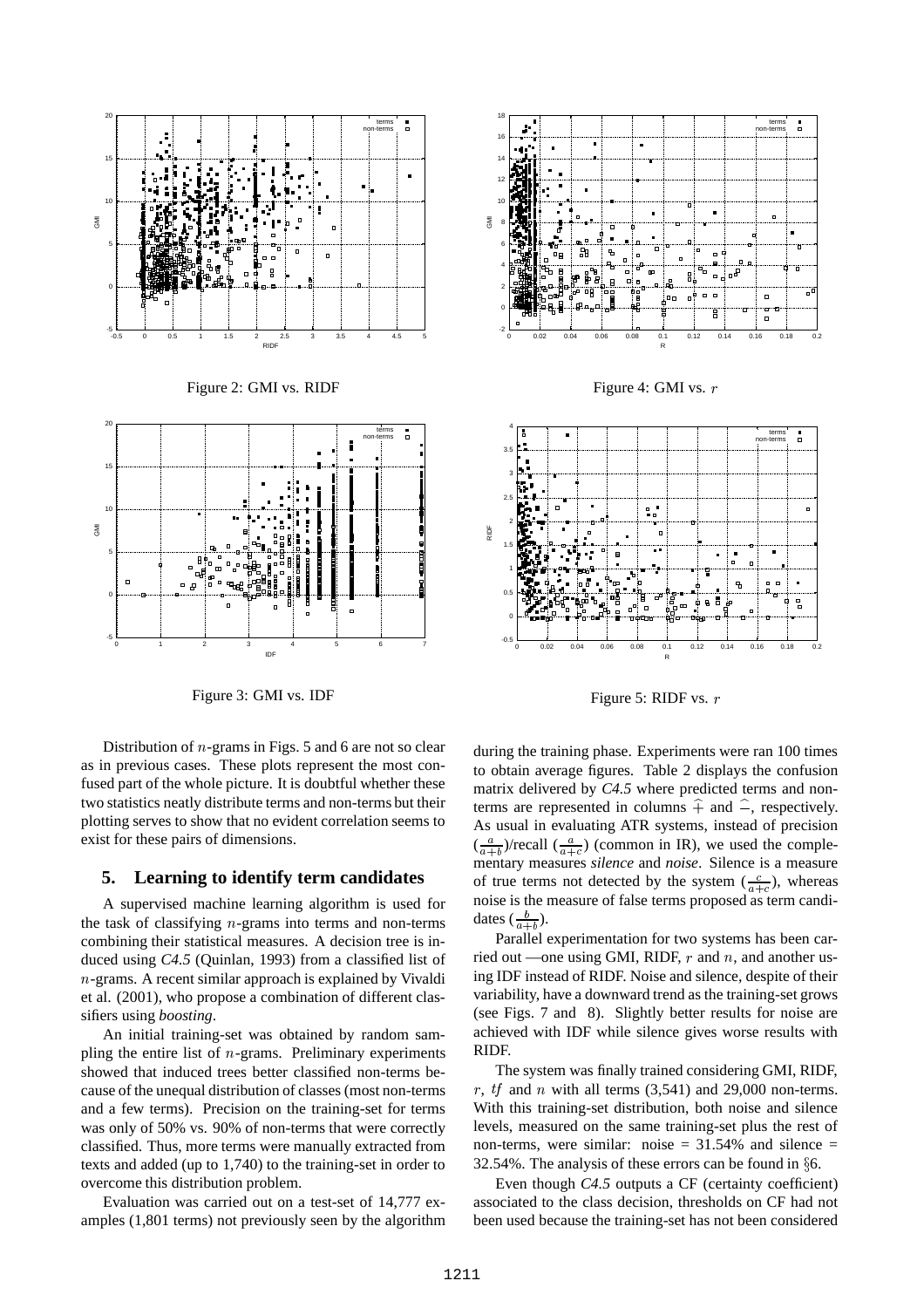



Table 2: Confusion matrix

to have the necessary size for reliable CF calculation. In the framework of ATR, these CFs could be interpreted as a *termhood* index that can be used to rank term candidates to be presented to the lexicographers.

#### **5.1. Manually selected candidates vs. dictionary extracted terms**

Terms automatically extracted from the DEC (an upperintermediate level technical dictionary) provide the algorithm with only positive examples. The training set was obtained by random sampling of the list of  $n$ -grams and then manual classification was carried out by linguists with no special background in science or terminology and no instruction on what a term is (only very polysemous  $n$ -grams, usually corresponding to single words, were said to be classified as non-terms).

Surprisingly, scatter plots of manually selected candidates vs. dictionary extracted ones (Fig. 9) exhibit what we interpret as a strong correlation. Termhood judgments by linguists tend to choose  $n$ -grams with measures similar to those extracted from the DEC and found in the corpus.

### **6. Analysis of errors**

We have concentrated in the analysis of noise, since it is easier to build a set of trivial filters to reduce it, rather in the reasons for silence. The number of false terms is 1,169, being most of them unigrams (790). Given that the most discriminative dimension (GMI) is missing for unigrams, filters have been tested on the remaining errors (32.4% of noise errors).

The first set of filters exclude term candidates including punctuation (79 are excluded, 20.8% of the remaining noise errors), numbers (72, 19% of the errors), a given stop word at the beginning or end of the candidate  $(42, 11.1\%)^4$  and a given English stop word at the beginning or end of the



Figure 7: Noise



Figure 8: Silence

candidate (14, 3.7%). The reduction is significant since it falls to 201 of the remaining 379 noise errors.

The second set of filters is based on other linguistic requirements expressed as negative constraints. We could have forced the candidates to conform to a given category sequence, as many authors propose (Cabré et al., 2001), but then many potentially terminological chunks would have been lost. Thus, the constraints are conservative and are based on observations over term candidates as well as over manually selected terms. All of them try to sharpen the fuzzy border between collocation and term. The first has to do with coordination. Frequently coordinated (IE) terms show a strong lexical relationship, a cohesive force that may better match the notion of collocation than that of termhood, as seen in the variety of relationships, that includes words in ordered series (XVI y XVII, B y C), unordered sets (forma y función, masculino y femenino) or co-hyponyms (lagartos y serpientes, ovejas y cabras). None of them are terms but, in some cases, coordinated terms. This is also true for most the manually selected terms including a coordinated conjunction. This filter amounts for a 9% reduction

words and it is based on the observation that any term candidate must be a full (non-determinised) constituent, thus prepositions and determiners, for instance, can neither be the first nor the last element of a candidate.

<sup>&</sup>lt;sup>4</sup>This filter is built around a couple of dozens of grammatical